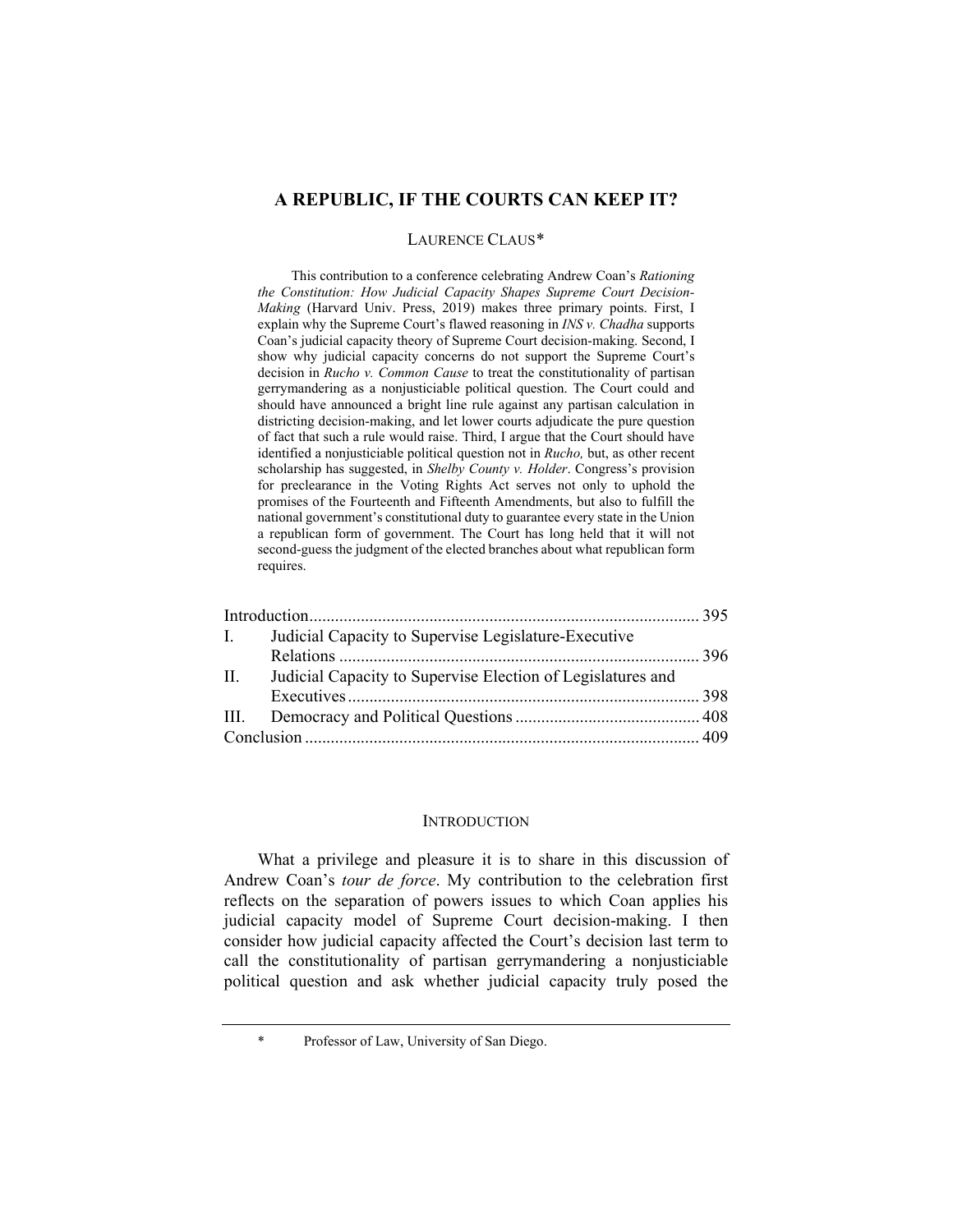obstacle to adjudication that the Court's majority appears to have thought it did. I close by contending that another of the Court's recent cases on equal protection and voting presented a much more appropriate circumstance for invoking the political question doctrine.

## I. JUDICIAL CAPACITY TO SUPERVISE LEGISLATURE-EXECUTIVE RELATIONS

<span id="page-1-0"></span>As Coan observes, the Supreme Court's efforts to implement a separation of powers are complicated by the fact that "it is exceedingly difficult to draw a clear distinction between legislative power and executive power."<sup>[1](#page-1-1)</sup> Even without broad explicit delegations of rulemaking power from Congress to the so-called executive departments and agencies, executing existing law through large organizations would involve making more law, if only to keep execution consistent. On the other hand, Congress itself is an executive body in relation to the Constitution— Congress's acts execute the powers conferred upon it by the law of the Constitution. Yet the Constitution's insistence that "[a]ll legislative Powers herein granted," "the executive Power," and "the judicial Power" be assigned to Congress, the President, and the courts, respectively, was not an exercise in tautology.[2](#page-1-2) Taking their cue from Montesquieu, the American founders thought they were investing three different kinds of power in different institutions.<sup>[3](#page-1-3)</sup> What is to be done, when this cannot be?

Coan's account of how the Supreme Court has handled broad Congressional delegations of lawmaking power to executive institutions and extensive Congressional efforts to control how those institutions govern illuminates an obverse relationship. As Coan recounts, the Court has largely waved through both Congressional endeavors, and in applying his judicial capacity model, he shows convincingly why the Court has had little choice but to do so.<sup>[4](#page-1-4)</sup> Rather than police a boundary that reserves a lot more lawmaking to Congress and another set of boundaries that leave executive institutions a lot less supervised by Congress, the Court has avoided the avalanche of litigation that those boundaries would have invited. Instead, the Court has let Congress clean up after itself. Congress can protect its own lawmaking primacy by policing how the executive goes about exercising powers that Congress delegates. Coan shows why

<span id="page-1-1"></span><sup>1.</sup> ANDREW COAN, RATIONING THE CONSTITUTION: HOW JUDICIAL CAPACITY SHAPES SUPREME COURT DECISION-MAKING 96 (2019).

<span id="page-1-2"></span><sup>2.</sup> U.S. CONST. art. I, § 1.; *id.* art. II, § 1; *id.* art III, § 1. *Cf*. Eric A. Posner & Adrian Vermeule, *Interring the Nondelegation Doctrine*, 69 U. CHI. L. REV. 1721, 1723 (2002).

<span id="page-1-4"></span><span id="page-1-3"></span><sup>3.</sup> Laurence Claus, *Montesquieu's Mistakes and the True Meaning of Separation*, 25 OXFORD J. LEGAL STUD. 419, 429, 442–45 (2005).

<sup>4.</sup> COAN, *supra* note [1,](#page-1-0) at 91–99.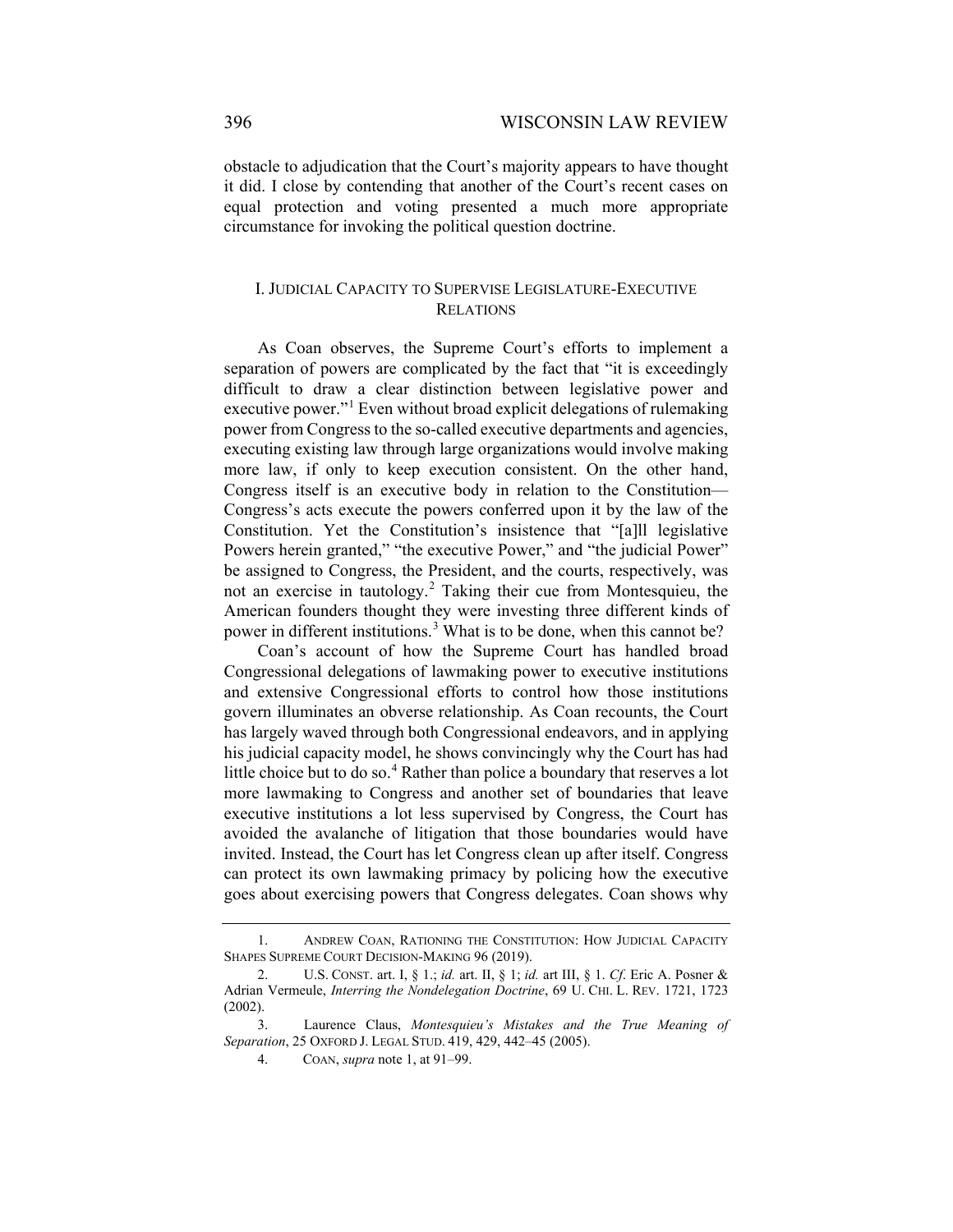this answer makes sense in practice. But it makes sense in theory too. It would be the right answer even if the Court were not constrained by limited adjudicative capacity.

<span id="page-2-3"></span>The liberty-promoting value of a separation of powers lies in distributing power among power-hungry *people*, not abstract institutions. Congress is intrinsically a much safer repository of power than a solo chief executive because Congress consists of many minds, many egos, checking and balancing one another. The founders' core reason for creating a separate, singular chief executive was Montesquieu's reason—that some governing needs to be done quickly.<sup>[5](#page-2-0)</sup> The safeguards against abuse of power supplied by a multi-member multi-chamber legislative structure leave little scope for swift decision-making. That is no reason not to let Congress deploy its cumbersome processes to supervise the executive, so long as they do not paralyze the executive. But the case for Coan's judicial capacity explanation of the Court's separation of powers jurisprudence is made stronger by the Court's occasional choice to indulge in unnecessary boundary drawing where it can do so without overloading itself. An egregious example of this is *INS v. Chadha*. [6](#page-2-1) If the Court is going to let Congress delegate sweeping legislative powers to executive institutions, why stop Congress from vetoing individual exercises of those legislative powers? Letting either House of Congress veto executive lawmaking helps protect Congressional legislative primacy in general, and bicameralism in particular. If either House of Congress can say no to new statutes, why shouldn't either House of Congress be able to say no to new executive lawmaking that is purportedly done pursuant to old statutes? Letting Congress keep reins on the horses it has set in motion seems especially desirable if the Court is going to hold its own reins loosely. *Chevron* deference, $\alpha$  which also seems to fit the judicial capacity model well, may concert with *Chadha* to concentrate power dangerously in executive institutions. A Court that was waving through Congressional delegations and allowing other modes of Congressional supervision pursuant to an

<span id="page-2-0"></span><sup>5.</sup> *See* 1 CHARLES-LOUIS DE SECONDAT, BARON DE MONTESQUIEU, THE SPIRIT OF THE LAWS, bk. 11, ch. 6, 222 (Nugent translation, 2nd ed., 1752) (1748). ("The executive power ought to be in the hands of a monarch; because this branch of government, which has always need of expedition, is better administered by one than by many . . . ."); *see also* 1 THE RECORDS OF THE FEDERAL CONVENTION OF 1787 65 (Max Farrand ed., 1911) [hereinafter FARRAND'S RECORDS] ("Mr. Wilson moved that the Executive consist of a single person. . . . A considerable pause ensuing and the Chairman asking if he should put the question, Docr. Franklin observed that it was a point of great importance and wished that the gentlemen would deliver their sentiments on it before the question was put. . . . Mr. Wilson preferred a single magistrate, as giving most energy dispatch and responsibility to the office.") (Madison's Notes, June 1, 1787); *id.* at 70 (King's Notes, June 1, 1787); *id.* at 97 (Madison's Notes, June 4, 1787); *id.* at 105 (Yates's Notes, June 4, 1787); *id.* at 106– 07 (King's Notes, June 4, 1787).

<span id="page-2-2"></span><span id="page-2-1"></span><sup>6.</sup> 462 U.S. 919 (1982).

<sup>7.</sup> *Chevron U.S.A., Inc. v. Nat. Res. Def. Council, Inc.*, 468 U.S. 837 (1984).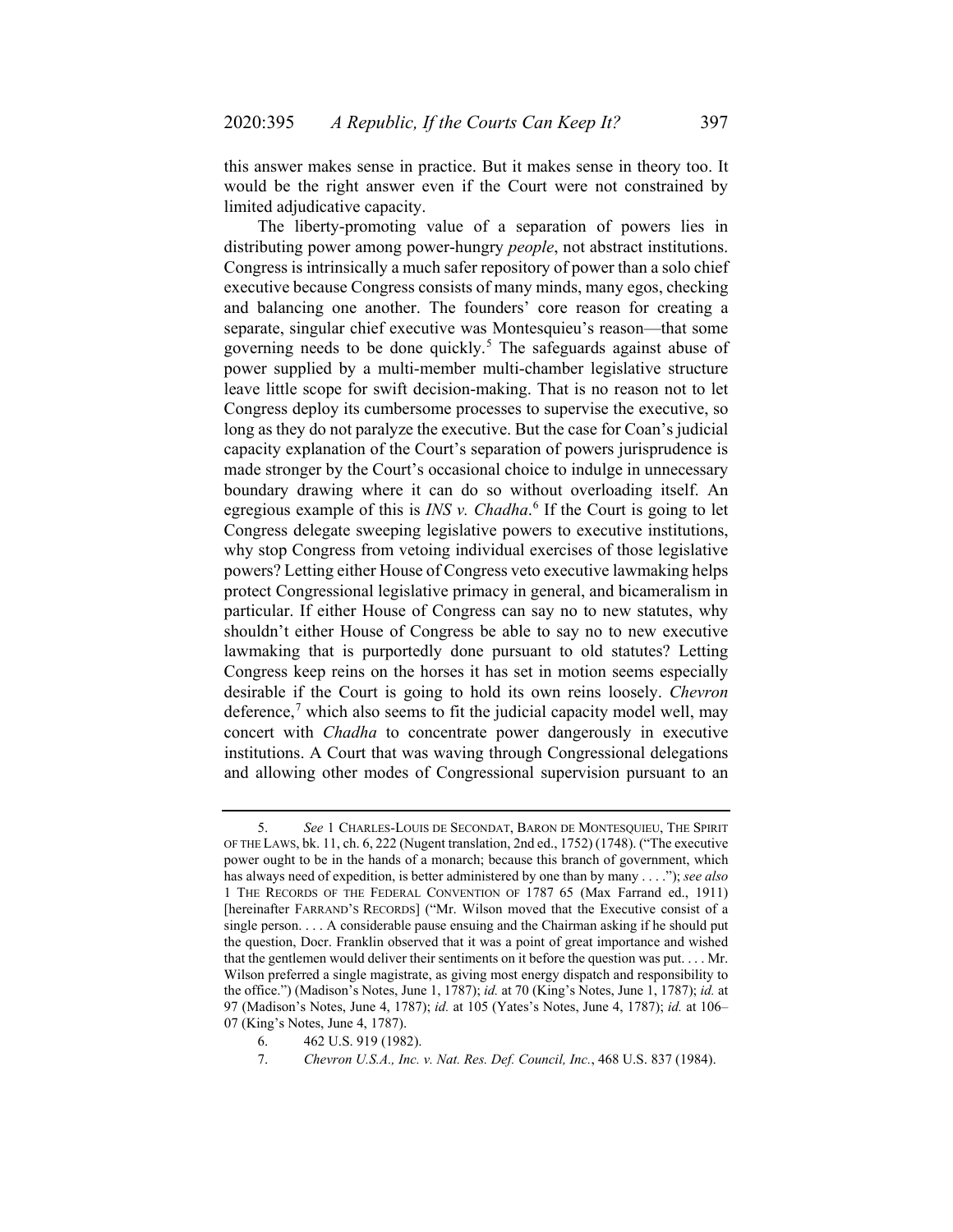overarching and coherent theoretical vision would have decided *Chadha* differently. Justice Powell's concurrence in the judgment identified the true constitutional problem with the particular exercise of one-House veto power in *Chadha*. Vetoing a lawful executive decision not to deport a particular individual amounted to deciding to deport a particular individual.[8](#page-3-0) The Constitution calls for Congress to write the rules of the game, not decide the fate of particular players. That vision is reflected in the Constitution's prohibition of bills of attainder.<sup>[9](#page-3-1)</sup> Nothing in that principle speaks to situations where execution involves writing more rules of the game. Condemning what one House of Congress did in *Chadha* need not and should not have involved condemning one-House vetoes of lawmaking acts that Congress could certainly have chosen to do itself. The Court's discordant combination of decisions on delegation and supervision is better explained by Coan's judicial capacity model.

## II. JUDICIAL CAPACITY TO SUPERVISE ELECTION OF LEGISLATURES AND **EXECUTIVES**

<span id="page-3-0"></span>Last term, the Supreme Court, by majority, invoked the related constraints of judicial capacity and judicial competence when calling partisan gerrymandering a nonjusticiable political question.<sup>[10](#page-3-2)</sup> In the opening words of the dissenters, the Court refused "to remedy a

*Chadha*, 462 U.S. at 966.

<sup>8.</sup> Justice Powell observed:

Unlike the judiciary or an administrative agency, Congress is not bound by established substantive rules. Nor is it subject to the procedural safeguards, such as the right to counsel and a hearing before an impartial tribunal, that are present when a court or an agency adjudicates individual rights. The only effective constraint on Congress' power is political, but Congress is most accountable politically when it prescribes rules of general applicability.

<sup>9.</sup> U.S. CONST. art. I, § 9, cl. 3; *id.* § 10, cl. 1.

<span id="page-3-2"></span><span id="page-3-1"></span><sup>10</sup>*. Rucho v. Common Cause*, 139 S. Ct. 2484, 2506–07 (2019). Early in their opinion, the *Rucho* majority refer to James Madison's observation at the Philadelphia Convention that the Court's jurisdiction over cases arising under the Constitution should be limited to those of a "Judiciary Nature." *Id.* at 2494. The majority treat that observation as alluding to a political question doctrine, but that is unlikely. Immediately after Madison made the observation, the Convention voted unanimously, according to his own notes, to expand the Court's jurisdiction to all cases arising under the Constitution, "it being generally supposed that the jurisdiction given was constructively limited to cases of a Judiciary nature." 2 FARRAND'S RECORDS,*supra* not[e 5,](#page-2-3) at 430 (Madison's Notes, Aug. 27, 1787). That lack of debate suggests that Madison's limitation was meant and understood to be the limitation that the Court has found in the Constitution's reference to cases and controversies, namely, a rule against advisory opinions and a requirement of live disputes among concretely affected parties in interest. Had Madison meant and been understood to be fine-tuning a vision of constitutional review to distinguish between justiciable and nonjusticiable constitutional violations based on their subject matter, surely the delegates would have felt some need to discuss what was in and what was out, just as they had with respect to Congress's powers.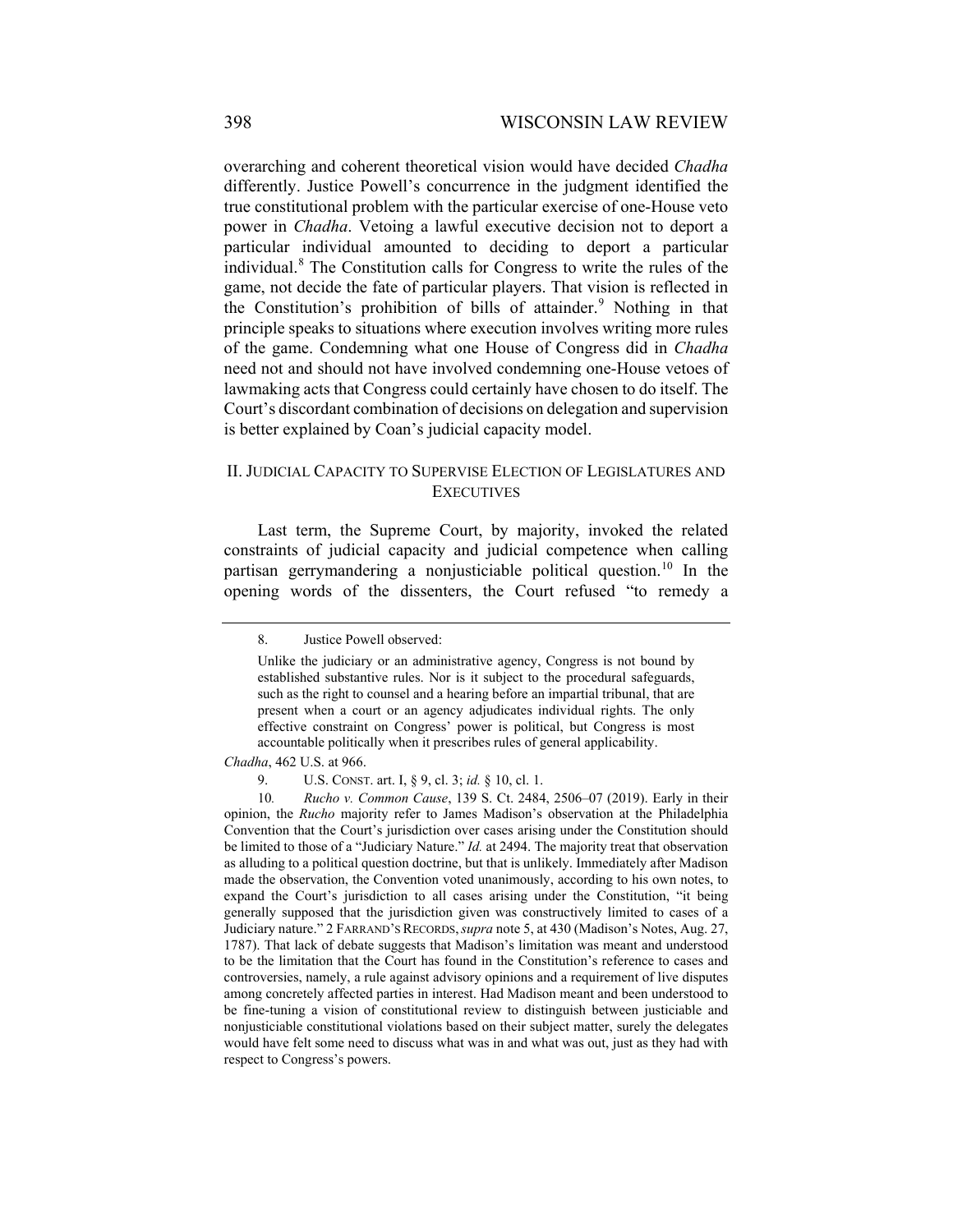constitutional violation because it thinks the task beyond judicial capabilities."<sup>[11](#page-4-0)</sup>

Common ground between the majority and the dissent was that the Fourteenth Amendment's Equal Protection Clause does not demand that we expel all partisan calculation from the process of electoral districting.<sup>[12](#page-4-1)</sup> That concession made constitutionality under the Equal Protection Clause a question of degree. Answering that "how much is too much?" question was, said the majority, not susceptible to judicially manageable standards—a classic political question.<sup>[13](#page-4-2)</sup> Applying Coan's judicial capacity model, we can identify a concern in the majority's reasoning that opening the courts to the equal protection issue as they had framed it would invite a high volume of high stakes litigation.<sup>[14](#page-4-3)</sup>

But were the majority and dissent right to let existing precedents cabin their vision of the equal protection issue that gerrymandering presents? Why would *any* degree of partisan calculation in electoral districting ever be constitutionally permissible? As Coan has explained, the Court's prime alternatives when faced with a capacity problem are finding a political question or announcing a bright line rule.<sup>[15](#page-4-4)</sup> So why not announce a bright line rule of no partisan considerations in electoral districting, and then leave the pure question of fact that such a rule raises for straightforward resolution by trial courts and appellate review under only a deferential standard of clear error? In what follows, I shall argue that the Court should have done just that. Though the Justices in *Rucho* made nothing of it, recent scholarship is converging in this direction.<sup>[16](#page-4-5)</sup>

15. COAN, *supra* note 1, at 31.

<span id="page-4-5"></span><span id="page-4-4"></span>16*. See generally* Michael S. Kang, *Gerrymandering and the Constitutional Norm Against Government Partisanship*, 116 MICH. L. REV. 351 (2017); Justin Levitt, *Intent is Enough: Invidious Partisanship in Redistricting*, 59 WM. & MARY L. REV. 1993 (2018); Michael Parsons, *Clearing the Political Thicket: Why Political Gerrymandering for Partisan Advantage Is Unconstitutional*, 24 WM. & MARY BILL RTS. J. 1107 (2016); *see also* Guy-Uriel E. Charles & Luis E. Fuentes-Rohwer, *Judicial Intervention as Judicial Restraint*, 132 HARV. L.REV. 236, 240 (2018); Jacob Eisler, *Partisan Gerrymandering and the Constitutionalization of Statistics*, 68 EMORY L.J. 979, 1029 (2019). *Cf.* Richard L. Hasen, *Bad Legislative Intent*, 2006 WIS. L. REV. 843, 846–47.

<span id="page-4-0"></span><sup>11.</sup> *Rucho*, 139 S. Ct. at 2509 (Kagan, J., joined by Ginsburg, Breyer, and Sotomayor, JJ., dissenting).

<span id="page-4-1"></span><sup>12</sup>*. Id.* at 2497 (Roberts, C.J., opinion of the Court, joined by Thomas, Alito, Gorsuch, and Kavanaugh, JJ.); *id.* at 2517 (Kagan, J., joined by Ginsburg, Breyer, and Sotomayor, JJ., dissenting).

<span id="page-4-6"></span><sup>13</sup>*. Id.* at 2507.

<span id="page-4-3"></span><span id="page-4-2"></span><sup>14.</sup> "'[J]udicial action must be governed by *standard*, by *rule*,' and must be 'principled, rational, and based upon reasoned distinctions' found in the Constitution or laws. *Vieth*, 541 U.S. at 278, 279, 124 S.Ct. 1769 (plurality opinion). Judicial review of partisan gerrymandering does not meet those basic requirements. . . . That intervention would be unlimited in scope and duration—it would recur over and over again around the country with each new round of districting, for state as well as federal representatives." *Rucho*, 139 S. Ct. at 2507.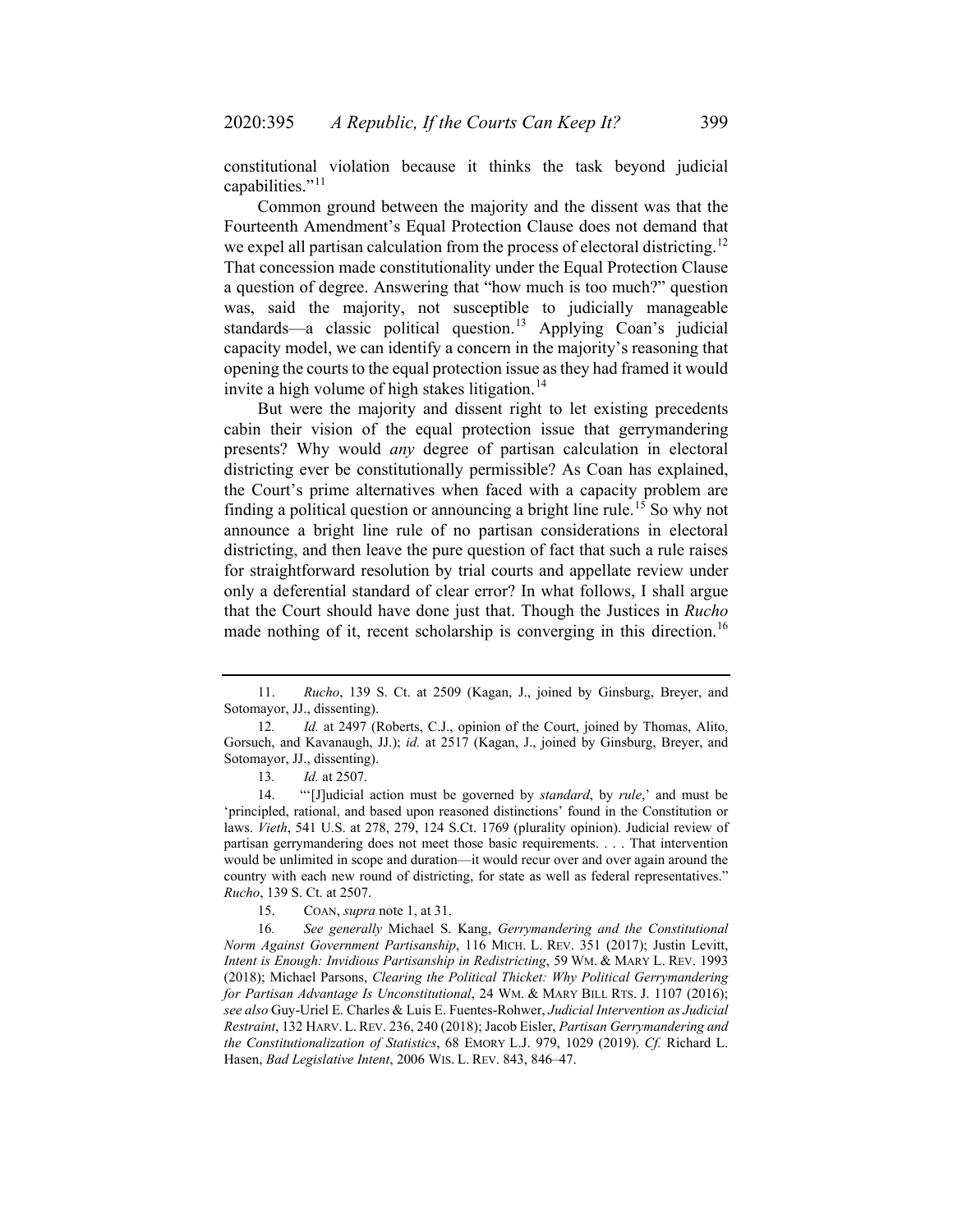Such a rule would restore coherence to the Court's equal protection jurisprudence on electoral justice and would resolve most districting disputes conclusively in the lower courts. It is the right answer both in theory and in practice. Nothing less is morally adequate to meet the threat posed by gerrymandering to democracy.

Oddly, the *Rucho* majority's account of gerrymandering in American political history ends before the adoption of the Fourteenth Amendment. The majority open their account with the words "[p]artisan gerrymandering is nothing new,"[17](#page-5-0) without being clear about how this fact helps. If a practice is iniquitous, age hardly mitigates its iniquity. Old ways of cheating are still cheating. They identify in the Elections Clause (U.S. Const. Art. I  $\S 4$  cl. 1) Congressional power to police the provision that state legislatures make for Congressional elections and observe that "[a]t no point [during the Founding debates] was there a suggestion that the federal courts had a role to play."[18](#page-5-1)

The *Rucho* majority nonetheless concede that the federal courts do have a role to play. They accept that the Equal Protection Clause of the Fourteenth Amendment imposes a judicially enforceable constraint on electoral districting by state governments. They affirm that malapportionment remains a constitutional violation that the Court stands ready to remedy.<sup>[19](#page-5-2)</sup> Yet districting matters only because it is part of the process that determines who will govern. If a constitutional principle of equal protection demands that districts contain close to equal numbers of voters, it is surely only because equal protection of the laws that govern voting for our leaders requires that we have an equal say, an equal influence, in choosing who our leaders will be. The core principle of the one vote one value cases is that we should have equal influence in choosing those who make the laws that govern our lives.<sup>[20](#page-5-3)</sup> How else could

<sup>17.</sup> *Rucho*, 139 S. Ct. at 2494.

<sup>18.</sup> *Id.* at 2496.

<sup>19</sup>*. Id.* at 2495–96.

<span id="page-5-3"></span><span id="page-5-2"></span><span id="page-5-1"></span><span id="page-5-0"></span><sup>20</sup>*. See Reynolds v. Sims*, 377 U.S. 533 (1964); *see also id.* at 565 ("Full and effective participation by all citizens in state government requires, therefore, that each citizen have an equally effective voice in the election of members of his state legislature. Modern and viable state government needs, and the Constitution demands, no less."); *id.* at 563 ("Weighting the votes of citizens differently, by any method or means, merely because of where they happen to reside, hardly seems justifiable. One must be ever aware that the Constitution forbids 'sophisticated as well as simpleminded modes of discrimination.'"); *id.* at 578–79 ("A State may legitimately desire to maintain the integrity of various political subdivisions, insofar as possible, and provide for compact districts of contiguous territory in designing a legislative apportionment scheme. Valid considerations may underlie such aims. Indiscriminate districting, without any regard for political subdivision or natural or historical boundary lines, may be little more than an open invitation to partisan gerrymandering."); *id.* at 581 ("[A] State may legitimately desire to construct districts along political subdivision lines to deter the possibilities of gerrymandering.").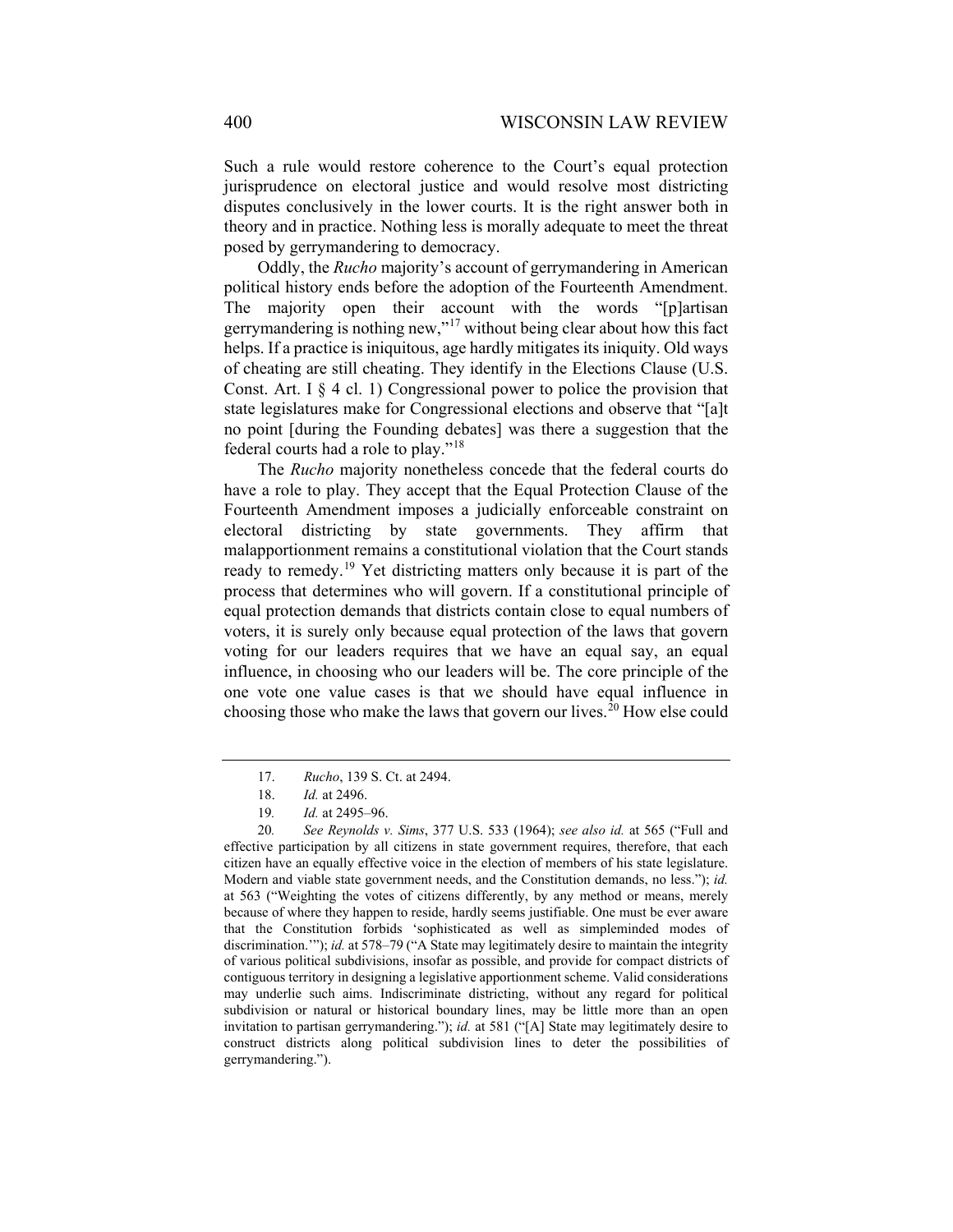a constitutional requirement of *equal protection* have been a reason to rule out malapportionment?

Districting that departs to any discernible degree from equality of voter influence over who will govern must be justified by good reasons. All districting will frequently produce outcomes that differ from proportional representation, but we have good reasons to value geographically local representation that may justify districting as a general practice. The lesson of the malapportionment cases is that partisan advantage does not count as a good reason for districting along particular lines.<sup>[21](#page-6-0)</sup> Partisan advantage is not a constitutionally permissible reason to give some voters more influence than others over *who will govern.* Yet gerrymandering does just that for just that reason. Those who look likely not to support the incumbent government are targeted for inclusion in districts where their influence over *who will govern* will be minimized. Those who look likely to support the incumbent government are moved into districts where their influence over who will govern will be greater.

The majority argue that "[t]o hold that legislators cannot take partisan interests into account when drawing district lines would essentially countermand the Framers' decision to entrust districting to political entities."<sup>[22](#page-6-1)</sup> How does this follow? If a reason for action is a bad reason, an official may be morally obliged not to act on that reason in discharging her duties even if acting on it would be in her career self-interest, and we may expect that moral obligation to find its way into conventional ethics and formal law. Being competitively elected does not evacuate one's ethical obligations to competitors. An elected legislator is no more justified in using her districting power to advantage herself or her allies over competitors in the next election than an elected DA is justified in using her prosecutorial power to eliminate electoral rivals or an elected President is justified in using his power over disbursing foreign aid to such an end. Even if the founders did put foxes in charge of henhouses in this respect, the adopters of the Fourteenth Amendment made clear that equal protection was required not just as matter of informal ethics, but of formal law. And the *Rucho* majority accept that Congress's power to enforce that amendment does not exclude the Court's power to do so too and the Court's ultimate judgment about what equal protection requires.  $2<sup>3</sup>$ 

The logic of the Court's general constitutional baseline standard that governing actions must have a rational basis presupposes that bad reasons won't do. How can partisan gerrymandering be said to bear a rational relation to a legitimate state interest? How is the interest served by partisan gerrymandering a state interest at all, let alone a legitimate one?<sup>[24](#page-6-3)</sup> Partisan

<span id="page-6-1"></span><span id="page-6-0"></span><sup>21</sup>*. Id.* at 578–79, 581.

<sup>22.</sup> *Rucho*, 139 S. Ct. at 2497.

<span id="page-6-2"></span><sup>23.</sup> *See City of Boerne v. Flores*, 521 U.S. 507 (1997).

<span id="page-6-3"></span><sup>24</sup>*. See generally* Kang, *supra* not[e 16.](#page-4-6)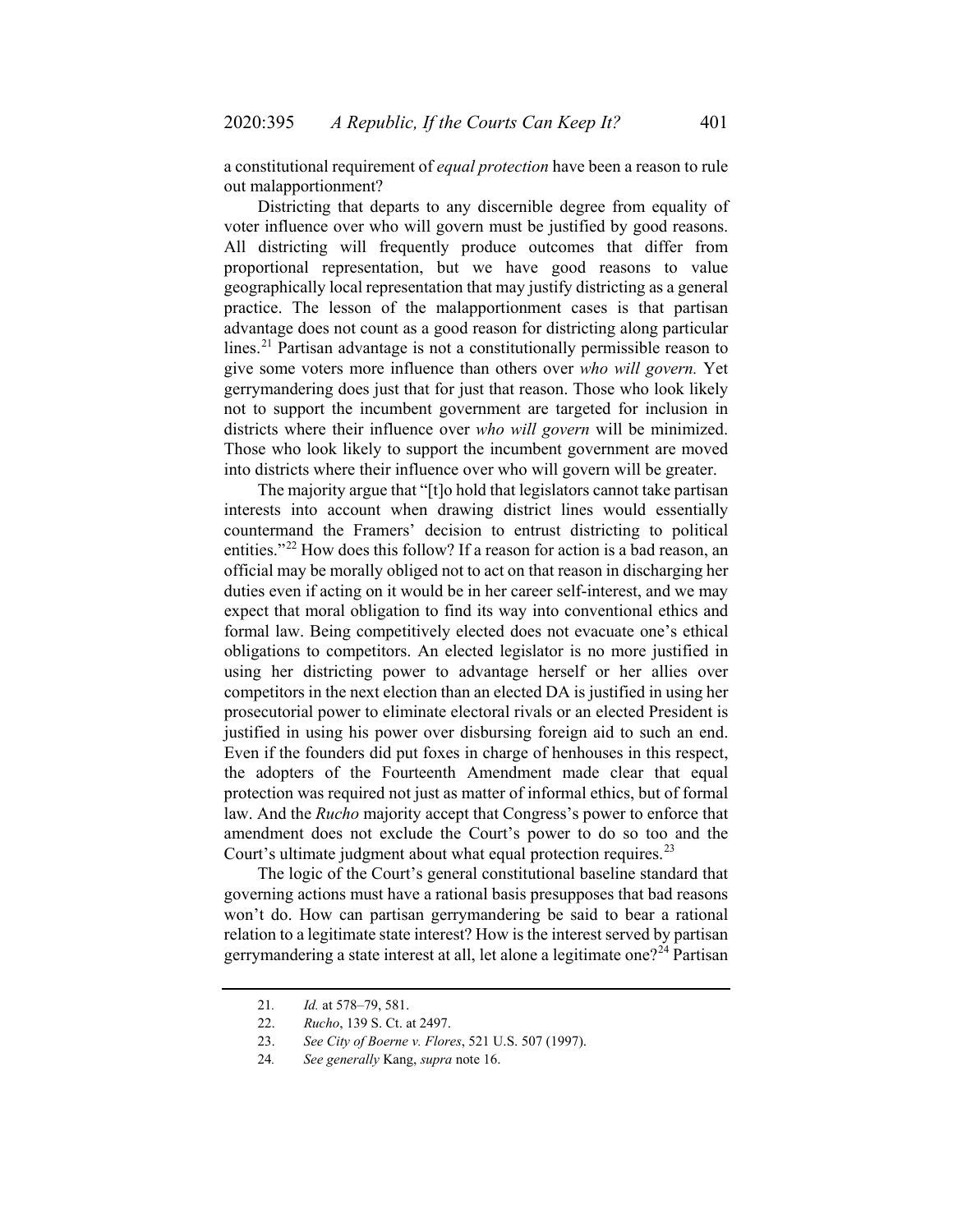interests are private, not public. If regulators are constitutionally precluded from acting for no reason, *a fortiori* they are constitutionally precluded from acting for a bad reason. And it won't do to say that the overall project of districting serves the public interest even when it is a little bit tainted. By that reasoning, the overall project of vote counting in *Bush v. Gore*<sup>[25](#page-7-0)</sup> served the public interest even if it was a little bit tainted. The majority in *Bush v. Gore* had none of that. And they did not find the equal protection issue hanging over the national executive election in that case to be a political question. On the contrary, they found it justiciable and insisted on precluding the equal protection violation that they found.<sup>[26](#page-7-1)</sup> If it does not matter that voters' influence over who will govern is affected by districting decisions made for partisan advantage, why would it matter under the same Equal Protection Clause that voters' influence over who will govern is affected by recount decisions made under inconsistent standards? Both matter and for the same reason—that they deprive voters for no good reason of an equal say in deciding who will govern.<sup>[27](#page-7-2)</sup> Why would any of the Justices hold the equal protection question justiciable in the second case and not the first? Coan's judicial capacity model may help supply an answer.

For more than half a century, the Court has consistently called malapportionment an equal protection violation but sent mixed messages on gerrymandering. Did this reflect some deep moral difference between the two tactics? The *Rucho* majority suggest that of the two, only malapportionment violates the individual right to an equally weighted vote.<sup>[28](#page-7-3)</sup> That suggestion detaches the concept of equal weight from the reason that equal voting matters. Why do individual citizens have reason to care that their votes be equally weighted? Not so that they get samesized participation trophies, but so that they have an equal say in settling *who will govern*. Voting matters only because it affects who will govern. The value of voting rights cannot be measured in isolation from the pervasive reality of party politics. Rights to an equal say in deciding who

to the one man, one vote basis of our representative government.'" *Id.* at 107 (quoting *Moore v. Ogilvie*, 394 U.S. 814, 819 (1969)).

<span id="page-7-3"></span>28. *See Rucho v. Common Cause*, 139 S. Ct. 2484, 2501 (2019). *Cf*. Larry Alexander & Saikrishna B. Prakash, *Tempest in an Empty Teapot: Why the Constitution Does Not Regulate Gerrymandering*, 50 WM. & MARY L. REV. 1, 56–57 (2008).

<sup>25.</sup> 531 U.S. 98 (2000).

<sup>26.</sup> *Id.* at 111.

<span id="page-7-2"></span><span id="page-7-1"></span><span id="page-7-0"></span><sup>27.</sup> "When the state legislature vests the right to vote for President in its people, the right to vote as the legislature has prescribed is fundamental; and one source of its fundamental nature lies in the equal weight accorded to each vote and the equal dignity owed to each voter." *Id.* at 104. "The right to vote is protected in more than the initial allocation of the franchise. Equal protection applies as well to the manner of its exercise. Having once granted the right to vote on equal terms, the State may not, by later arbitrary and disparate treatment, value one person's vote over that of another." *Id.* at 104–05. "'[T]he idea that one group can be granted greater voting strength than another is hostile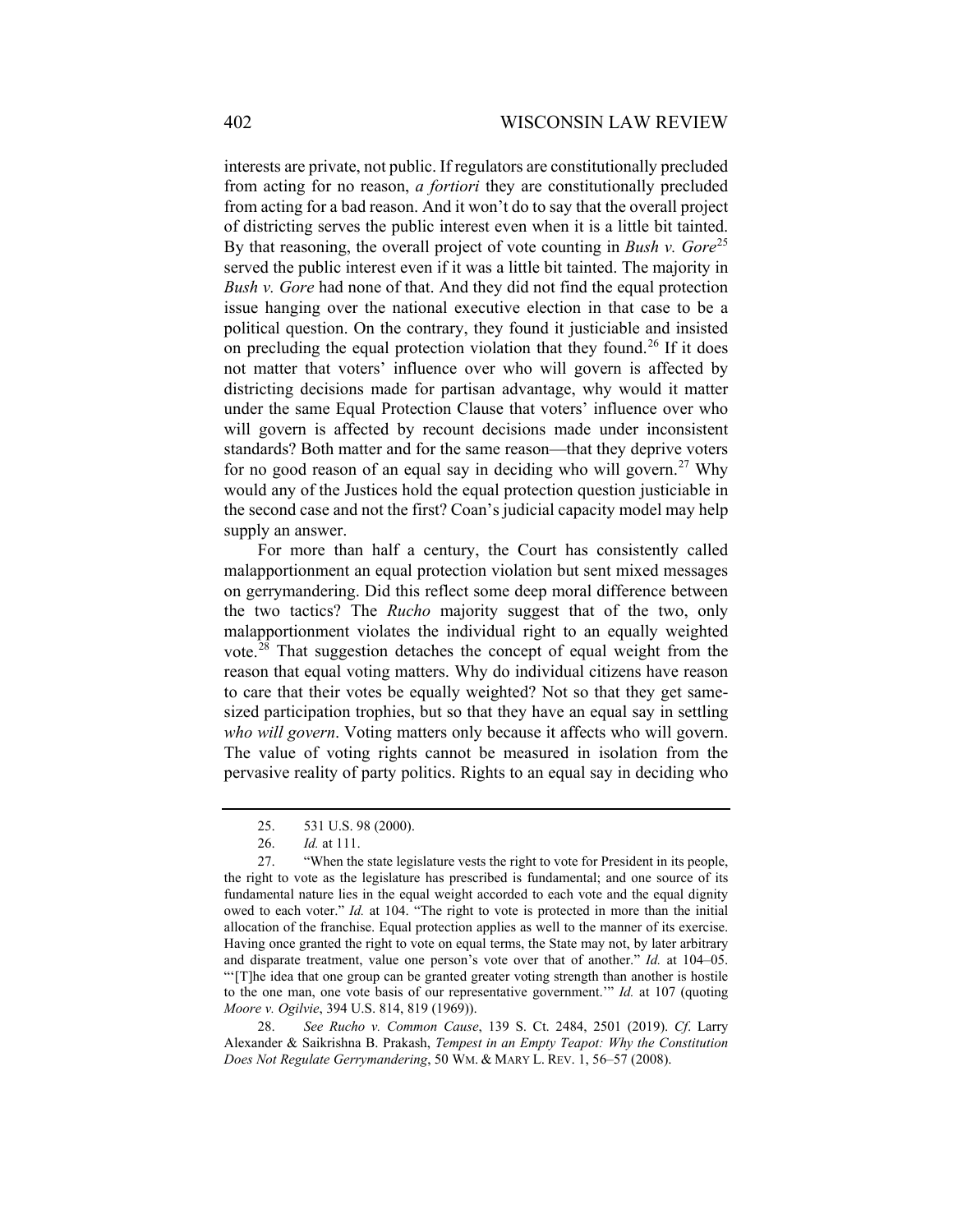will govern are as threatened by partisan gerrymandering as they are by malapportionment. The persistent reason for the difference in how the Court has handled malapportionment and gerrymandering over the past half century is not that some factual discovery or moral insight has revealed one tactic to be more morally justifiable than the other. Rather, the difference derives from the Court's perception of its capacity and competence. The Court has identified a bright line, easily administrable rule to stop malapportionment but not one to stop gerrymandering.<sup>[29](#page-8-0)</sup>

Justice Kagan argues that policing gerrymanders could be kept to preventing extreme outcomes and that lower courts have already shown that manageable standards can be established for doing that.<sup>[30](#page-8-1)</sup> Whether or not she is right about the practicality of policing only extreme gerrymanders, arguing that only extreme gerrymanders violate equal protection sits at odds with the reason that gerrymanders violate the Equal Protection Clause at all. Basic to equal protection analysis is that many reasons for drawing distinctions are *good*, and that the distinctions so drawn may therefore be morally justified. But those distinctions that are not morally justified are *violations*.

What is the moral case for partisan gerrymandering? The *Rucho* majority do not make it. If that case could be made, it would be a case for prioritizing partisan success over democracy. Benjamin Franklin's immortal reply "a republic, if you can keep it" presupposed the goodness of trying to keep it. Partisan gerrymandering scorns that aspiration. Why does it nonetheless happen so often? As Richard Pildes observes, Justice Scalia supplied the answer:

[I]n the campaign finance context, Justice Scalia rightly admonished that the "first instinct of power is the retention of power." Nowhere would that lesson seem more apt than in the context of partisan gerrymandering. Indeed, Justice Scalia's full statement is worth quoting: "The first instinct of power is the retention of power, and, under a Constitution that requires periodic elections, that is best achieved by the suppression of election-time speech." Not quite. Retention of power is achieved even more directly by the suppression of competitive elections themselves.[31](#page-8-2)

<span id="page-8-3"></span>If there is no moral case for partisan gerrymandering, then the distinctions among voters that it draws necessarily deny them the equal protection of

<sup>29</sup>*. See Rucho*, 139 S. Ct. at 2501.

<span id="page-8-1"></span><span id="page-8-0"></span><sup>30</sup>*. Id.* at 2509 (Kagan, J., joined by Ginsburg, Breyer, and Sotomayor, JJ., dissenting).

<span id="page-8-2"></span><sup>31.</sup> Richard H. Pildes, *Foreword: The Constitutionalization of Democratic Politics*, 118 HARV. L. REV. 29, 55–56 (2004) (quoting *McConnell v. FEC*, 540 U.S. 93, 293 (2003) (Scalia, J., concurring in part and dissenting in part)).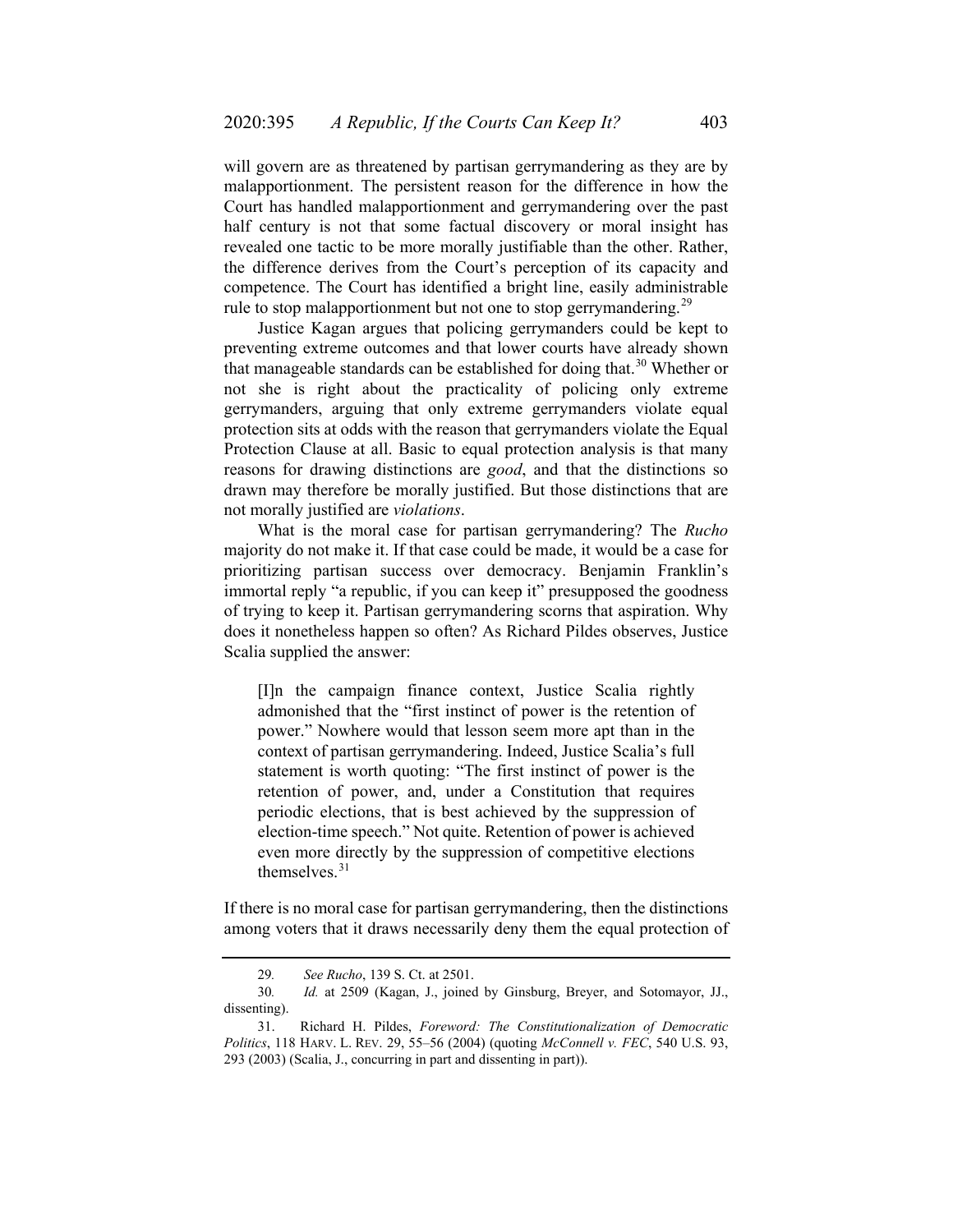the laws. Failing to acknowledge this is the source of the flawed analogy drawn by members of the Court and commentators alike between how we think about partisan considerations in districting and how we think about racial affirmative action in districting.

Supporters of racial affirmative action in districting forthrightly argue that it is *good* to help historically disadvantaged racial minorities elect some representatives from within their own communities. Like racial affirmative action in admissions to educational institutions, racial affirmative action in districting is supported by an authentic moral argument. Dissenters from the Court's most recent decision upholding racial affirmative action in higher education said of that policy's articulated goals: "[t]hese are laudable goals, but they are not concrete or precise, and they offer no limiting principle for the use of racial preferences."<sup>[32](#page-9-0)</sup> When has anyone on the Court ever called the goals of partisan gerrymandering *laudable*? The *Rucho* majority certainly do not. They acknowledge:

Excessive partisanship in districting leads to results that reasonably seem unjust. But the fact that such gerrymandering is "incompatible with democratic principles," . . . does not mean that the solution lies with the federal judiciary. $33$ 

We might decide, as some on the Court have, that countervailing moral reasons outweigh the arguments for racial affirmative action. Or we might decide, as Justices Kennedy and O'Connor did, that the rightness of such race-influenced distinctions turns on questions of degree—that considering race for the purpose of affirmative action may be morally justified so long as that racial consideration is carefully calibrated.<sup>[34](#page-9-2)</sup> But

<span id="page-9-0"></span><sup>32.</sup> *Fisher v. Univ. of Tex. at Austin*, 136 S. Ct. 2198, 2223 (2016) (Alito, J., joined by Roberts, C.J., and Thomas, J., dissenting).

<span id="page-9-1"></span><sup>33.</sup> *Rucho v. Common Cause*, 139 S. Ct. 2484, 2506 (2019) (internal citation omitted).

<span id="page-9-2"></span><sup>34</sup>*. See Miller v. Johnson*, 515 U.S. 900, 912–16, 928–29 (1995). *Cf. Cooper v. Harris*, 137 S. Ct. 1455, 1463–64 (2017) (Kagan, J., opinion of the Court, joined by Thomas, Ginsburg, Breyer, and Sotomayor, JJ.) ("When a voter sues state officials for drawing such race-based lines, our decisions call for a two-step analysis. First, the plaintiff must prove that 'race was the predominant factor motivating the legislature's decision to place a significant number of voters within or without a particular district.' *Miller v. Johnson*, 515 U.S. 900, 916, 115 S.Ct. 2475, 132 L.Ed.2d 762 (1995). That entails demonstrating that the legislature 'subordinated' other factors—compactness, respect for political subdivisions, partisan advantage, what have you—to 'racial considerations.' *Ibid*. The plaintiff may make the required showing through 'direct evidence' of legislative intent, 'circumstantial evidence of a district's shape and demographics,' or a mix of both. *Ibid*. Second, if racial considerations predominated over others, the design of the district must withstand strict scrutiny. See *Bethune–Hill*, 580 U.S., at ——, 137 S.Ct., at 800. The burden thus shifts to the State to prove that its race-based sorting of voters serves a 'compelling interest' and is 'narrowly tailored' to that end. *Ibid*. This Court has long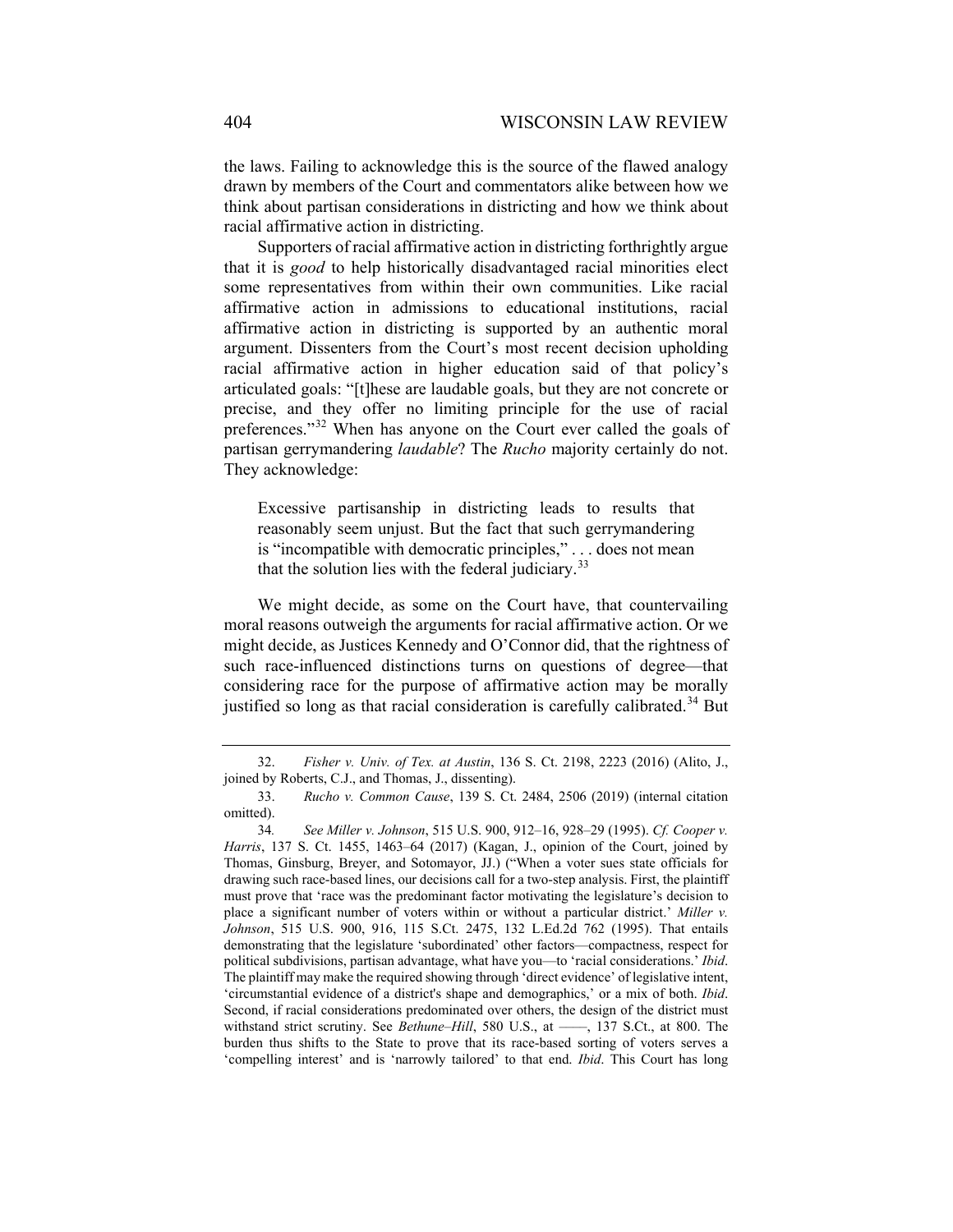no one thinks that a *bad* reason for action is redeemed by being low impact. Where the Court has detected a white racist purpose lurking behind governing actions, the Court has upheld those actions *only* upon being satisfied that other reasons for doing what was done would have led to the same result anyway. Equal protection requires that bad reasons for an outcome have *no* impact on that outcome.[35](#page-10-0)

The Equal Protection Clause does not let those who govern us be a little bit racist or a little bit sexist. Likewise, if partisan reasons for districting are out of bounds when they hurt democracy a lot, they are also out of bounds when they hurt democracy a little. Partisan reasons for districting decisions are not like racial affirmative action reasons. Partisan reasons for districting decisions are like white racist reasons.<sup>[36](#page-10-1)</sup> It is not enough that those bad reasons be kept from predominating. Those reasons should not affect districting at all. No one has made a serious argument that partisan advantage is a *good* reason for districting decisions.<sup>[37](#page-10-2)</sup> Applying a predominant factor test to partisan gerrymandering cannot be reconciled with the essential promise of equal protection.

Whether or not it is possible to distinguish extreme gerrymanders from generic ones, there is no good reason to do so. The courts *should* decide every case where partisanship is alleged to infect districting. Why cling to precedents that say otherwise? What rule-of-law reliance interests counsel against overruling them? Redistricting must happen periodically anyway to reflect demographic reality. And the reliance interests of boundary riggers are contemptible. They have no moral weight. In rejecting a First Amendment argument that partisanship in districting is

assumed that one compelling interest is complying with operative provisions of the Voting Rights Act of 1965 . . . ."); *cf.* the Court's higher education affirmative action jurisprudence in *Grutter v. Bollinger*, 539 U.S. 306 (2003); *Fisher v. Univ. of Tex. at Austin*, 570 U.S. 297 (2013); *Fisher v. Univ. of Tex. at Austin*, 136 S. Ct. 2198 (2016).

<span id="page-10-0"></span><sup>35.</sup> "Once racial discrimination is shown to have been a 'substantial' or 'motivating' factor behind enactment of the law, the burden shifts to the law's defenders to demonstrate that the law would have been enacted without this factor." *Hunter v. Underwood*, 471 U.S. 222, 228 (1985). "Proof that the decision by the Village was motivated in part by a racially discriminatory purpose would not necessarily have required invalidation of the challenged decision. Such proof would, however, have shifted to the Village the burden of establishing that the same decision would have resulted even had the impermissible purpose not been considered." *Vill. of Arlington Heights v. Metro. Hous. Dev. Corp.*, 429 U.S. 252, 270 n.21 (1977).

<sup>36</sup>*. See* Levitt, *supra* not[e 16,](#page-4-6) at 2030–31.

<span id="page-10-2"></span><span id="page-10-1"></span><sup>37.</sup> "Why in the name of heaven should the fact that the majority party was rigging the lines 'simply' in order to entrench itself count as a *defense* to a charge of prominority racial gerrymandering? Why, indeed, should it not be a separate (and in my opinion more serious) count in the indictment?" John Hart Ely, *Gerrymanders: The Good, the Bad, and the Ugly*, 50 STAN. L. REV. 607, 621 (1998). *See also* John Hart Ely, *Confounded by* Cromartie*: Are Racial Stereotypes Now Acceptable Across the Board or Only When Used in Support of Partisan Gerrymanders?*, 56 U. MIAMI L. REV. 489, 500– 01 (2002).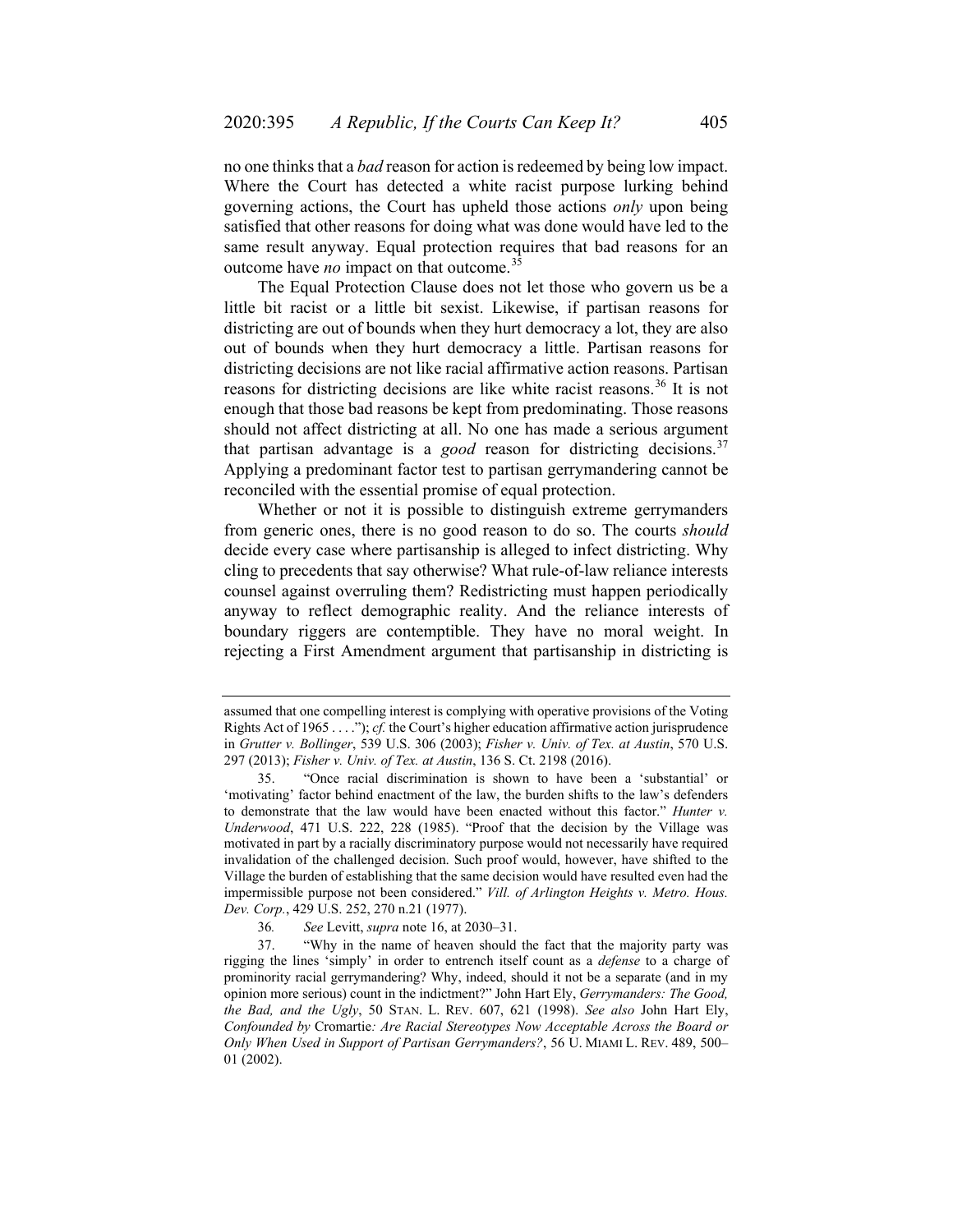viewpoint discrimination against those who support political opponents, the *Rucho* majority observed that such an argument would necessarily condemn all partisanship in districting, contrary to precedents that concede some degree of partisan gerrymandering to be constitutional.<sup>[38](#page-11-0)</sup> That's the tail wagging the dog. If the Court's precedents take insufficient account of the First Amendment problem with partisan districting, then it is time to overrule them.

Would such a change in the law truly stretch judicial capacity? Not if the new law is a bright line rule that presents trial courts with only a pure issue of fact, on which they can take evidence and rule conclusively, subject to appellate review only for clear error. And that is what we get when we take equal protection seriously and insist that districting be done free of partisan considerations.<sup>[39](#page-11-1)</sup>

Districting violates equal protection if partisan considerations infect it. That simple rule would indeed trigger a flood of litigation in the federal district courts. All districting by state government entities—all congressional, state, and local districting maps—would be subject to challenges that would pour in from parties who think different maps would suit them better. But the federal district courts have ample capacity to handle those trials. If the district courts could do desegregation, they can do redistricting. There are far fewer maps than schools. And the issue at trial would be a simple question of fact—"did partisan considerations affect the districting?"—on which the district courts can hear evidence and rule on the balance of probabilities, sending infected maps back for redrawing again and again until the infection is undetectable. The obvious safe harbor for state legislatures is to create authentically independent districting commissions.<sup>[40](#page-11-2)</sup> Whatever the eighteenth-century founders

<sup>38.</sup> *Rucho*, 139 S. Ct. at 2504–05.

<span id="page-11-1"></span><span id="page-11-0"></span><sup>39.</sup> In contrast, a predominant purpose test would likely prove much harder to administer in policing partisan gerrymandering than it has been in policing racial affirmative action in districting. Richard Pildes's suggestion to the contrary, Pildes, *supra* note [31,](#page-8-3) at 66–70, attends insufficiently to the difference in the reasons that politicians do these things. Incumbent politicians have a deep self interest in partisan gerrymandering that they mostly lack in racial affirmative action districting, indeed the latter might hardly have occurred at all but for the mandate that state politicians received from Congress through the Voting Rights Act. State politicians have needed no outside encouragement to engage in partisan gerrymandering. History has shown that many will push the envelope as far as they can.

<span id="page-11-2"></span><sup>40.</sup> *See Ariz. State Leg. v. Ariz. Indep. Redistricting Comm'n*, 135 S. Ct. 2652 (2015) (upholding the constitutionality of an independent redistricting commission even when established by voter initiative). Samuel Issacharoff has argued that "the Court should forbid ex ante the participation of self-interested insiders in the redistricting process, instead of trying to police redistricting outcomes ex post." Samuel Issacharoff, *Gerrymandering and Political Cartels*, 116 HARV. L. REV. 593, 643 (2002). He contends that "taking the process of redistricting out of the hands of partisan officials offers the prospect of realizing our constitutional values." *Id.* at 647–48. Indeed it does. But the Constitution's text, to which the Court looks for its own power of judicial review, explicitly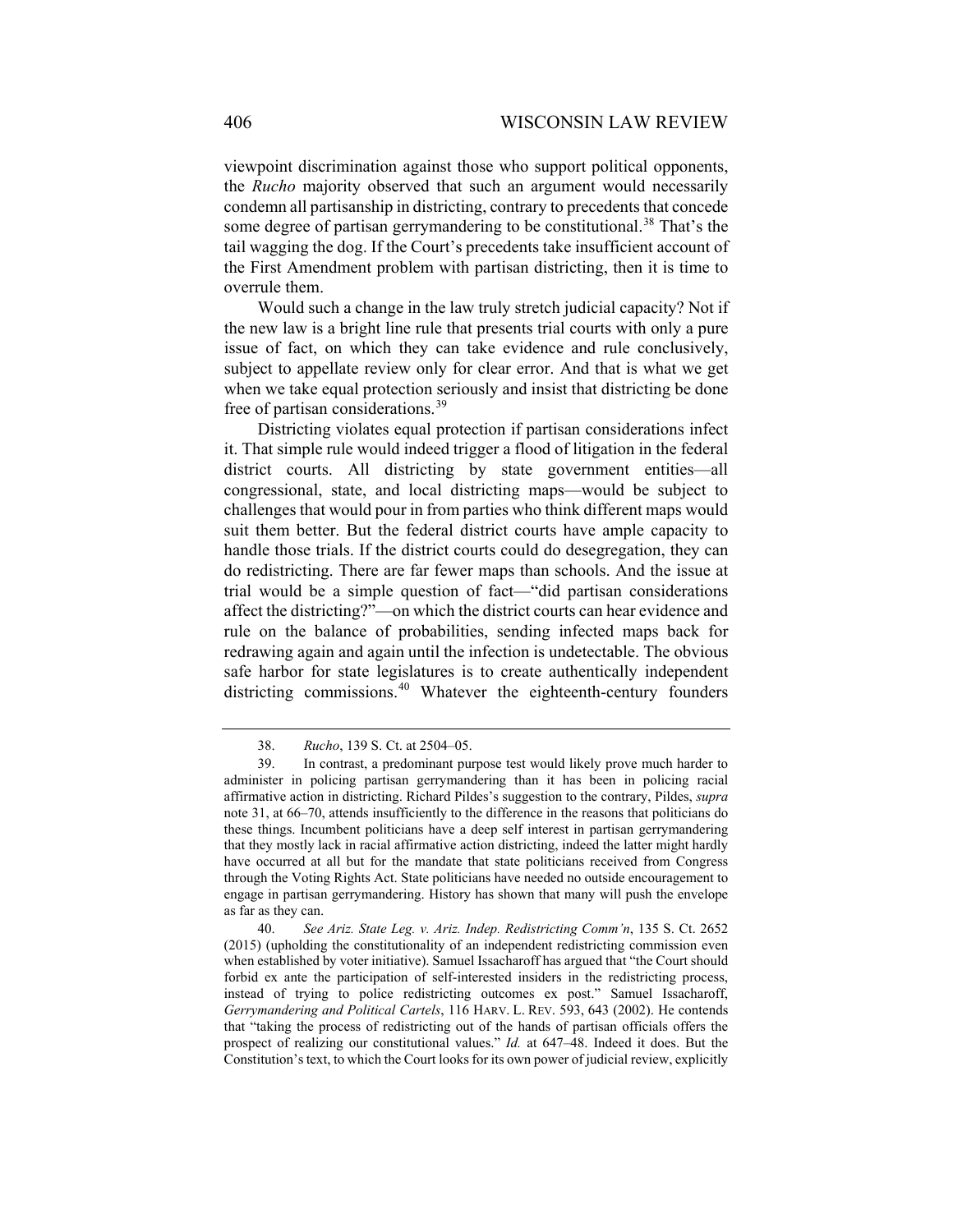intended, the Fourteenth Amendment demands nonpartisanship, by whatever means necessary.

Would a no-partisanship rule strain the Supreme Court's truly limited capacity? No. Intermediate appellate review under a clear error standard would produce opinions that let the Court summarily affirm in almost all cases. And even in the district courts, the volume of litigation would settle down once plaintiffs came to see what it took to win a case and defendants began to change their ways. In contending for a rule of this genre, which he characterizes as prohibiting "invidious partisan intent," Justin Levitt argues:

Like all statutes, redistricting plans delivered through lawful procedures arrive at the courthouse with a presumption of constitutionality. To prevail on a claim of invidious intent, successful partisan gerrymandering plaintiffs would have to offer convincing proof meeting the standard articulated in *Personnel Administrator of Massachusetts v. Feeney*: that particular lines were drawn not merely with the knowledge of their partisan impact, or with use of partisan information, but that they were drawn "at least in part '*because of*,' not merely 'in spite of,' [their] adverse effects" on a partisan group. This is no modest requirement.<sup>[41](#page-12-0)</sup>

Arlington Heights,<sup>[42](#page-12-1)</sup> on which the Court in *Feeney* relied,<sup>[43](#page-12-2)</sup> makes clear, however, that proving the presence of a bad reason for the challenged decision is enough to shift the burden to the defendant to show that the decision would have been the same even without that reason. Plaintiffs do not have to prove that defendants' bad reason was a but-for cause of the challenged decision—defendants have to prove that it wasn't.[44](#page-12-3) It should be sufficient for a *prima facie* case of partisan discrimination, just as it is sufficient for a *prima facie* case of racial discrimination, that plaintiffs adduce enough evidence to establish on the balance of probabilities that a discriminatory purpose was in the mix. And

44. *Vill. of Arlington Heights*, 429 U.S. at 270 n.21.

assigns to state legislatures the power to prescribe the manner of Congressional elections, subject to Congressional supervision, and nothing in that text identifies any other institution to prescribe the manner of state and local elections. The Court cannot just rule out districting done by the constitutionally designated actors. But the Court can and should hold those actors' feet to the equal protection fire—those actors cannot seek to affect voters' influence over who will govern by reference to partisan considerations. Repeated rejections of partisan-biased maps would soon enough send state legislatures in the direction that Issacharoff wants them to go.

<span id="page-12-3"></span><span id="page-12-2"></span><span id="page-12-1"></span><span id="page-12-0"></span><sup>41.</sup> Levitt, *supra* not[e 16,](#page-4-6) at 2037–38 (citing and adding emphasis to *Pers. Adm'r of Mass. v. Feeney*, 442 U.S. 256, 279 (1979)).

<sup>42.</sup> *Vill. of Arlington Heights v. Metro. Hous. Dev. Corp.*, 429 U.S. 252 (1977).

<sup>43.</sup> *Pers. Adm'r of Mass.*, 442 U.S. at 275.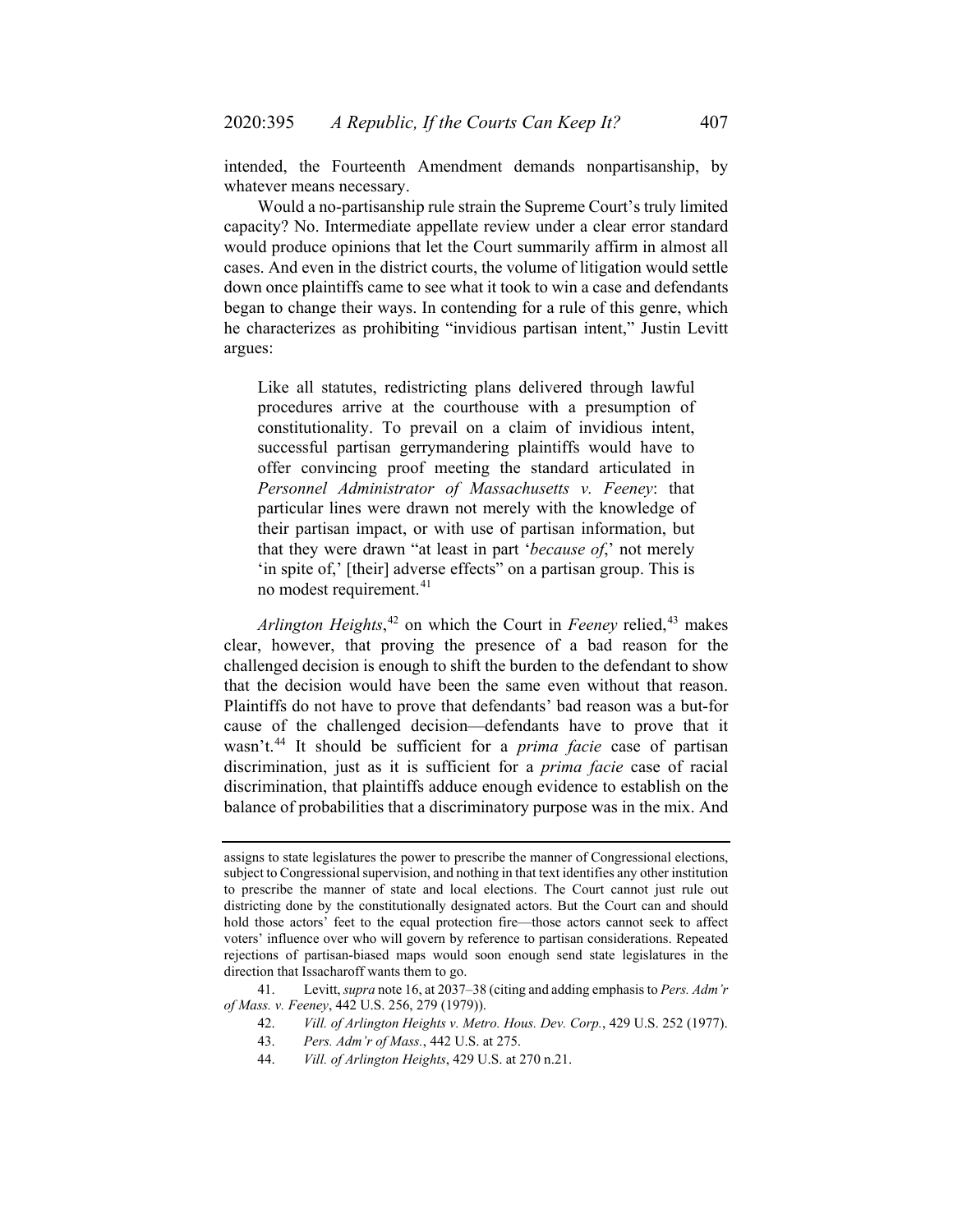the Court in *Feeney* observed, citing *Arlington Heights* for the point, that "[i]f the impact of this statute could not be plausibly explained on a neutral ground, impact itself would signal that the real classification made by the law was in fact not neutral."<sup>[45](#page-13-0)</sup> If districting could be challenged on this basis, state legislatures would soon enough get the message that trying to be partisan in districting had become a waste of time and energy. Unlike the unmanageable volume of litigation that would follow from judicial attempts at actively policing all Congressional delegations and supervisory devices, policing districting would be straightforward, so long as the Court kept its rule simple.

### III. DEMOCRACY AND POLITICAL QUESTIONS

In *Shelby County v. Holder*, [46](#page-13-1) the Supreme Court held that the Voting Rights Act's extant criteria for that law's preclearance requirement are no longer supported by Congress's enforcement powers under the Fourteenth and Fifteenth Amendments. In reaching that conclusion, the Court emphasized what an intrusion upon *state sovereignty* is posed by federal preclearance requirements for state voting rules.<sup>[47](#page-13-2)</sup> Missing from the Court's analysis was the Founding era orthodoxy on why state sovereignty, why federalism, *matters*. It matters, as Montesquieu explained, because keeping power local helps to keep government accountable to its people.[48](#page-13-3) Keeping power local helps keep truly republican government and truly democratic government alive.<sup>[49](#page-13-4)</sup> The American founders' intellectual heritage taught them that state sovereignty in a federal system was valuable, but that value was instrumental—it lay in helping to secure a republican form of government.

The United States Constitution requires the national government to guarantee "to every State in this Union a Republican Form of Government."[50](#page-13-5) Through the Voting Rights Act, the elected branches of the national government adopted measures that plainly aspired to make

<span id="page-13-4"></span><span id="page-13-3"></span><span id="page-13-2"></span><span id="page-13-1"></span><span id="page-13-0"></span>49. "If a republic is small, it is destroyed by a foreign force; if it be large, it is ruined by an internal imperfection. To this twofold inconvenience both Democracies and Aristocracies are equally liable, and that whether they be good or bad. The evil is in the very thing itself; and no form can redress it. It is therefore very probable that mankind would have been at length obliged to live constantly under the government of a single person, had they not contrived a kind of constitution that has all the internal advantages of a republican, together with the external force of a monarchical, government. I mean a confederate republic." *Id*. Of Montesquieu's two republican species, the American founders made clear that republicanism throughout the United States was to be democratic, not aristocratic. *See* U.S. CONST. art. I § 9, cl. 8; *id.* § 10, cl. 1.

<sup>45</sup>*. Pers. Adm'r of Mass.,* 442 U.S. at 275.

<sup>46.</sup> 570 U.S. 529 (2013).

<sup>47</sup>*. Id.* at 543–44.

<sup>48</sup>*.* MONTESQUIEU, *supra* not[e 5,](#page-2-3) at 183.

<span id="page-13-5"></span><sup>50.</sup> U.S CONST. art. IV § 4.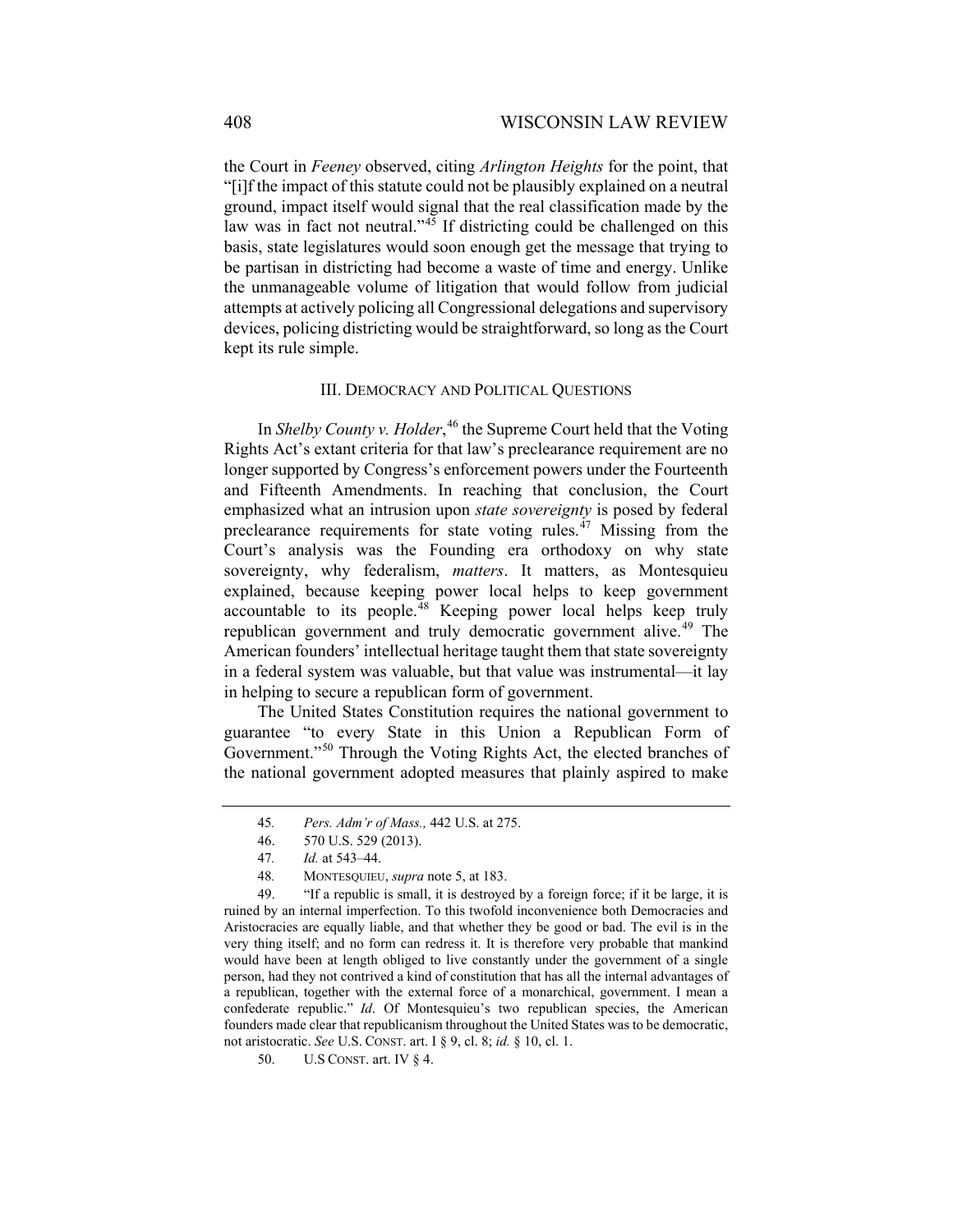good on that guarantee.<sup>[51](#page-14-0)</sup> That the Act sought to enforce the Fourteenth and Fifteenth Amendments detracts not at all from its relation to the republican and democratic form of American government.

The Supreme Court has made quite clear, starting in *Luther v Borden*[52](#page-14-1) and continuing in the twentieth century through the malapportionment cases,  $53$  that it will treat what the Republican Form Clause requires as a political question for the elected branches of the national government. What Congress thinks is necessary to ensure that state governments are truly republican, truly accountable to their people, is a conclusion that the Court has repeatedly said it will not second guess. Yet in *Shelby County*, the Court second guessed it. On a different subject, *City of Boerne v. Flores*<sup>[54](#page-14-3)</sup> rejected Justice Brennan's "ratchet" theory of Congress's Fourteenth and Fifteenth Amendment enforcement powers<sup>[55](#page-14-4)</sup> and insisted that it was indeed possible to have too much of a good thing, given the morally important interests with which that thing may be in tension.[56](#page-14-5) But the Republican Form Clause makes *democracy* a subject on which Congress gets to enforce its vision. The Republican Form Clause helps make a much stronger case for letting Congress police democracy in the states than there is for letting any legislature police itself. There are voting rights cases that can aptly be understood to pose nonjusticiable political questions. *Shelby County* was such a case. *Rucho* was not. The Court has been finding political questions in all the wrong places.

#### **CONCLUSION**

Gerrymanders do not cause opposition factions to fade away. They hand opposition factions the moral high ground. They are like a dam wall that builds the pressure on itself as they degrade the moral stature of incumbents. They fill opponents with righteous indignation and cause unaffiliated observers to shake their heads in disgust. They corrode civility, they polarize, they alienate. All participants end up suffering when "[s]omething is rotten in the state."<sup>[57](#page-14-6)</sup> Gerrymandering is such a thing."

Partisan advantage is not a good reason to subvert democracy. Electoral justice matters more than who wins. As we citizens of a republic let go of these propositions, we become less so. What matters more in the constitution of a republic than democracy? All of a constitution's other

<span id="page-14-5"></span><span id="page-14-4"></span><span id="page-14-3"></span><span id="page-14-2"></span><span id="page-14-1"></span><span id="page-14-0"></span><sup>51</sup>*. See* Gabriel J. Chin, *Justifying A Revised Voting Rights Act: The Guarantee Clause and the Problem of Minority Rule*, 94 B.U. L. REV. 1551, 1562 (2014) ("[T]he Guarantee Clause was designed to protect majority rule.").

<sup>52.</sup> 48 U.S. 1, 42 (1849).

<sup>53.</sup> *See Baker v. Carr*, 369 U.S. 186, 209–10, 228–29 (1962).

<sup>54.</sup> 521 U.S. 507, 519–29 (1997).

<sup>55</sup>*. See Katzenbach v. Morgan*, 384 U.S. 641 (1966).

<span id="page-14-6"></span><sup>56.</sup> *Flores,* 521 U.S. at 519–20.

<sup>57.</sup> WILLIAM SHAKESPEARE, HAMLET act I sc. 4.